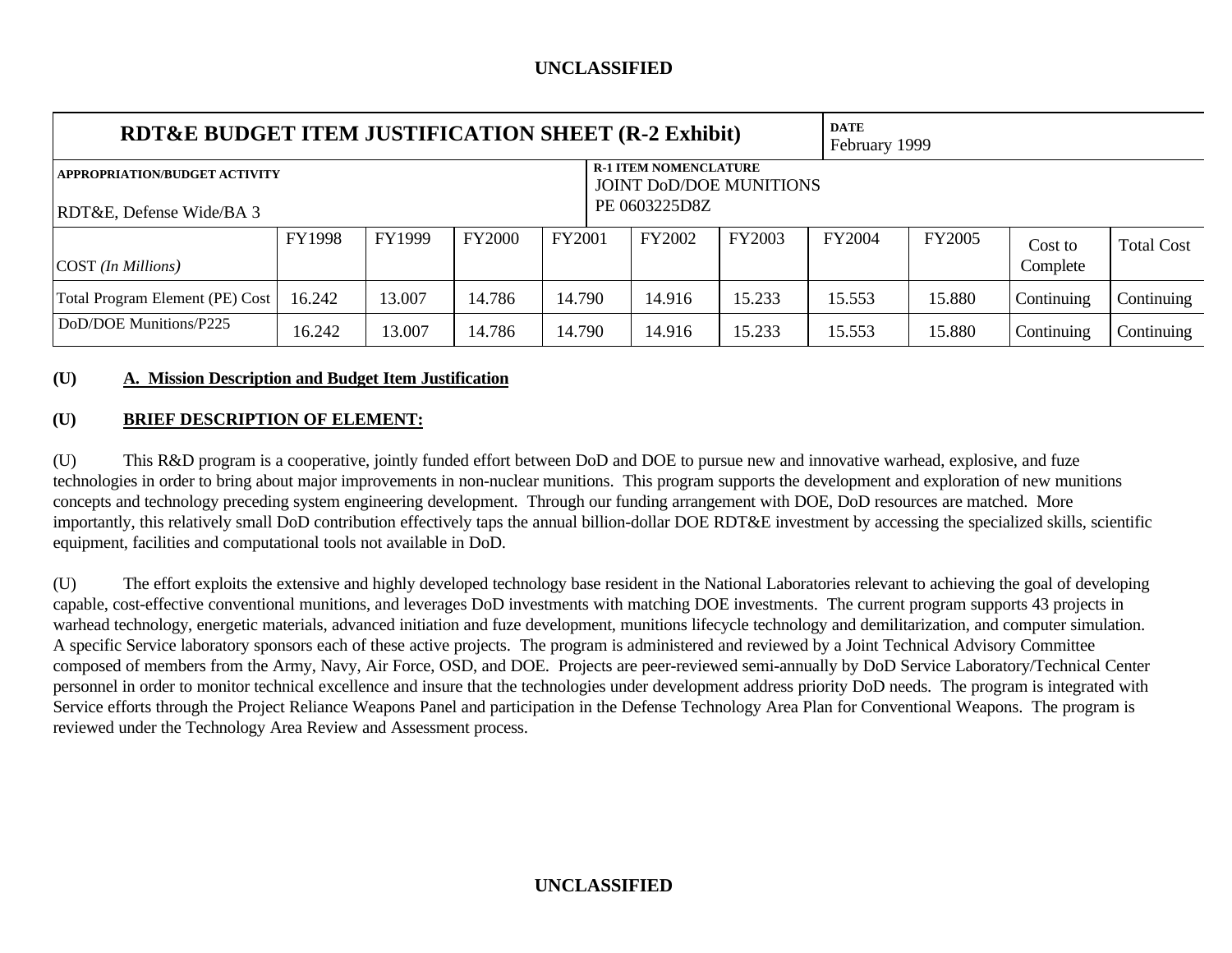| RDT&E BUDGET ITEM JUSTIFICATION SHEET (R-2 Exhibit)       |                                                                                 | <b>DATE</b><br>February 1999 |
|-----------------------------------------------------------|---------------------------------------------------------------------------------|------------------------------|
| APPROPRIATION/BUDGET ACTIVITY<br>RDT&E, Defense Wide/BA 3 | <b>R-1 ITEM NOMENCLATURE</b><br><b>JOINT DOD/DOE MUNITIONS</b><br>PE 0603225D8Z |                              |

| COST (In Millions)              | <b>FY1998</b> | FY1999 | <b>FY2000</b> | FY2001 | FY2002 | FY2003 | FY2004 | <b>FY2005</b> | Cost to<br>Complete    | <b>Total Cost</b> |
|---------------------------------|---------------|--------|---------------|--------|--------|--------|--------|---------------|------------------------|-------------------|
| Total Program Element (PE) Cost | 16.242        | 13.007 | .4.786        | 14.790 | 14.916 | 15.233 | 15.553 | 15.880        | $\mathcal{L}$ ontinumg | Continuing        |
| DoD/DOE Munitions/P225          | 16.242        | 13.007 | 4.786         | 14.790 | 14.916 | 15.233 | 15.553 | 15.880        | $\mathcal{L}$ ontinumg | Continuing        |

#### **(U) Project Number and Title: P225/DoD/DOE Munitions**

### **(U) PROGRAM ACCOMPLISHMENTS AND PLANS:**

#### **(U) FY1998 Accomplishments:**

(U) This development effort continues to provide improved component options for use in robust, low-cost, miniature electronic safing, arming and firing systems. The objective is to provide a set of characterized, qualified, generic components (and suppliers) and to demonstrate their use in prototype designs. The primary challenge is to significantly reduce system size and cost while increasing the operational capability and survivability and maintaining safety and reliability. A further challenge is to extend the technology to high velocity penetrating weapons and to artillery and mortar rounds. The functionality and reliability of a new semiconductor switch was demonstrated that is a factor of 5 lower in cost and a factor of 10 smaller than the vacuum switch used in current systems. The firing voltage for chip-slapper detonators was decreased 30% by using composite flyers and aluminum bridges. Lower detonator voltage allows the use of smaller, lower-cost energy storage devices and other components. The functionality of redesigned 1 kV ceramic capacitors was demonstrated for fire set application to replace custom mylar units. Capacitor costs decreased from \$100 to \$2-\$10; size decreased by a factor of 10. These new components have been demonstrated in a working prototype electronic safing and arming device (ESAD) that is 1.25 cubic inches in size with parts cost of \$120. This represents a factor of 5 reduction in size and a factor of 4 reduction in cost over current state-of-the-art technology. Multipoint detonators are the enabling technology for advanced aimable and multi-mode warheads. A 20-point design utilizing new lower energy and lower voltage Safe, Low-Input, Microslappers (SLIM) is being transferred to the Air Force contractor working on the multi-mode warhead for LOCAAS. Fast charge coupled devices (CCD) are being used to build a high-speed imaging (4000 frames/s) camera with a 512x512 pixel array for use in range-gated sensors and experiment diagnostics. Fabrication and testing of the imager at full pixel clock rate was completed. (\$3.380 Million)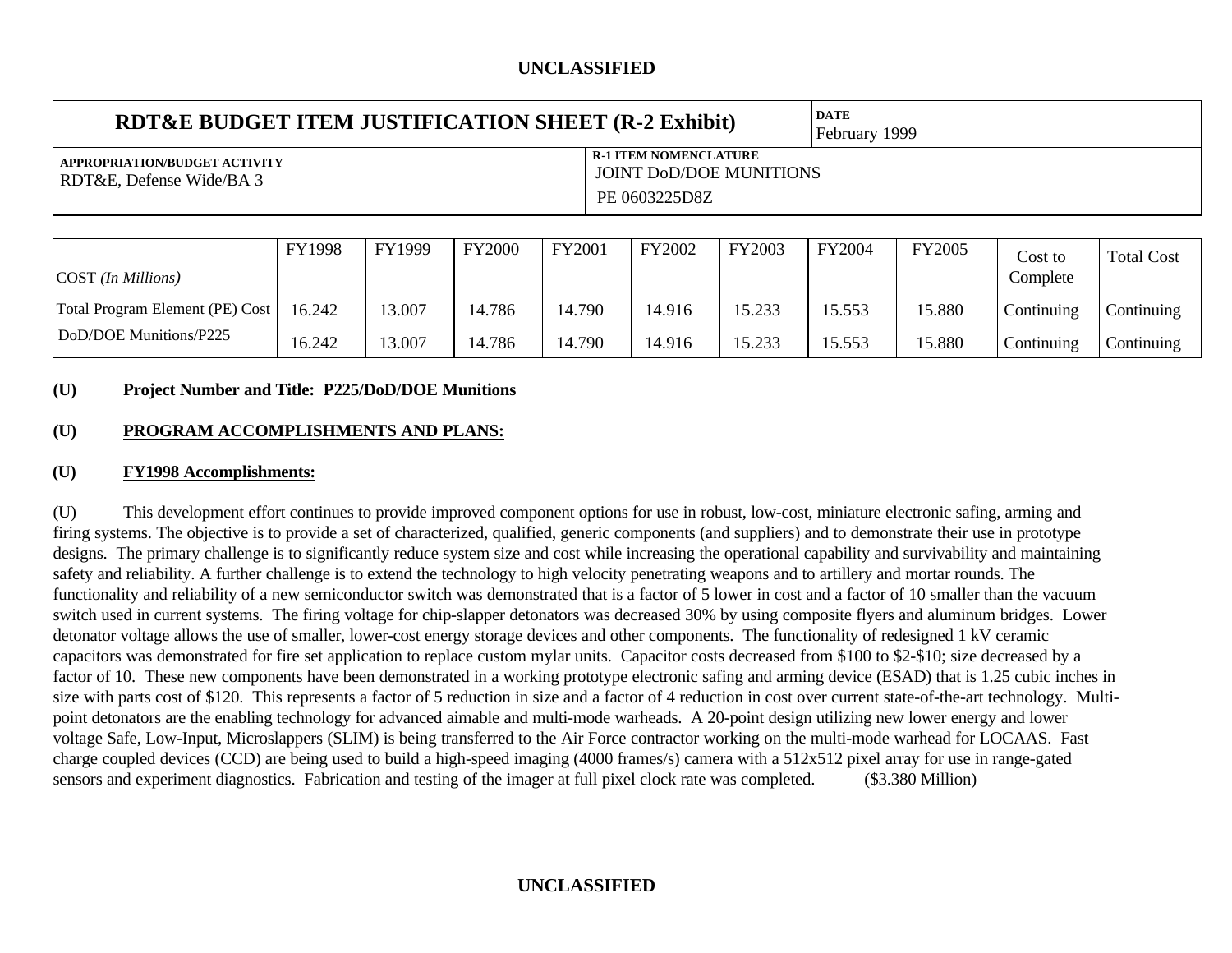| <b>RDT&amp;E BUDGET ITEM JUSTIFICATION SHEET (R-2 Exhibit)</b> |                                                                                 | <b>DATE</b><br>February 1999 |
|----------------------------------------------------------------|---------------------------------------------------------------------------------|------------------------------|
| APPROPRIATION/BUDGET ACTIVITY<br>RDT&E, Defense Wide/BA 3      | <b>R-1 ITEM NOMENCLATURE</b><br><b>JOINT DOD/DOE MUNITIONS</b><br>PE 0603225D8Z |                              |

(U) DoD and DOE have very similar requirements for energetic materials. Both agencies desire high explosives with increased or tailored performance and decreased sensitivity. Recent accomplishments have benefited both agencies. LLM-105, a new energetic molecule that combines moderate energy with excellent insensitivity properties, was scaled up using a batch process to a 0.4-kg quantity. Instrumented shock loading tests showed a prototype formulation to be extremely insensitive, thereby increasing the likelihood of it becoming a practical material for munitions. A R&D 100 Award, given to the top 100 inventions in the US each year thought to have the greatest impact, was won for a new explosive compound that produces no smoke yet generates large quantities of gas. It is an excellent candidate material for low-signature rocket propellants. A hard target penetrator explosive, RX-35-EK, which combines nearly 50% increase in energetic performance with improved survivability, was transferred to Eglin AFB for testing. The CHEETAH 2.0 thermochemical code, used by over 250 DoD organization and contractors for prediction of the performance of high explosives (HE) as well as gun and rocket propellants, was released to users. This update tripled the database of HEs and enables CHEETAH to be used over a very comprehensive range of energetic materials problems. An initial code suite for use in multidimensional cookoff studies was completed and transitioned to the NAVY. This first-ever truly predictive capability for cookoff is composed of coupled thermal/mechanical/chemical codes for predicting when and where initiation occurs, along with shock physics tools for predicting the resulting violence of reaction. (\$3.480 Million)

(U) Polymeric carbon monoxide, the first of a new and potentially very interesting class of metastable High Energy Density Materials (HEDM) was synthesized under very high pressure and temperature in the laboratory and recovered for characterization at ambient conditions. Energy content of this class of materials is predicted to exceed that of known high explosives by a factor of 2 to 4. Scale-up activities and performance evaluations continued on another new class of energetic materials, Metastable Intermolecular Composites (MIC), where 500 prototype MIC-based, green (lead-free) percussion primers for small-arms ammunition were produced and evaluated by the Army; all performance specs were met. Work on a carbon/hydrogen HEDM continued. The energy storage mechanism was established and preliminary experiments showing feasibility of production scale-up were completed. (\$1.060 Million)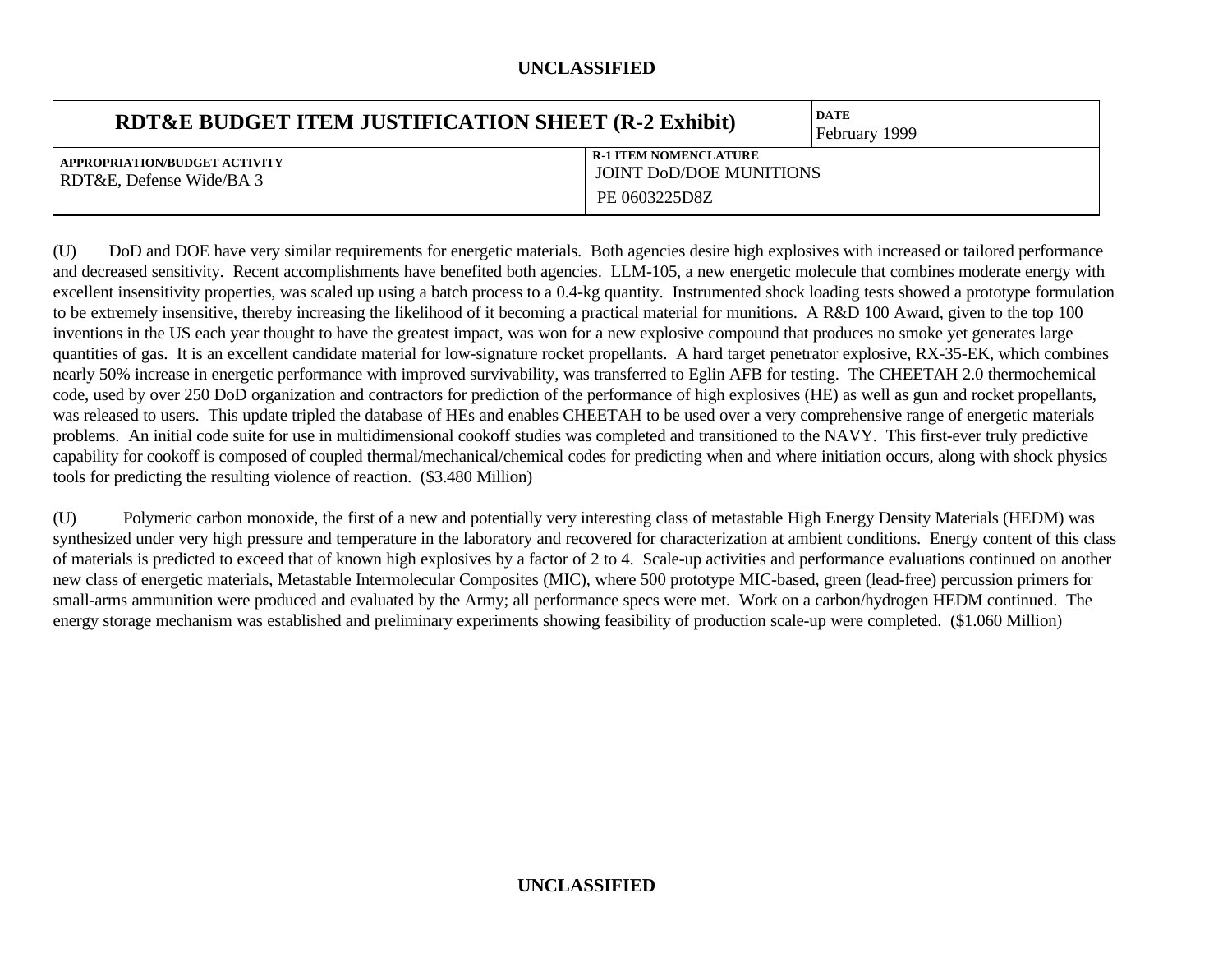| RDT&E BUDGET ITEM JUSTIFICATION SHEET (R-2 Exhibit)       |                                                                                 | <b>DATE</b><br>February 1999 |
|-----------------------------------------------------------|---------------------------------------------------------------------------------|------------------------------|
| APPROPRIATION/BUDGET ACTIVITY<br>RDT&E, Defense Wide/BA 3 | <b>R-1 ITEM NOMENCLATURE</b><br><b>JOINT DOD/DOE MUNITIONS</b><br>PE 0603225D8Z |                              |

(U) Lagrangian and Eulerian hydrocodes, coupled code systems, arbitrary Lagrangian-Eulerian (ALE) codes, and supporting materials models and constitutive relations developed at the nuclear weapons laboratories, have been improved and adapted to DoD problems and transitioned to the DoD user community for use in warhead design and evaluation. This program provides prompt and direct access to the substantial investments in computational mechanics and materials modeling by the DOE and acts as the conduit for transition. Specific activities supporting the technology transition include distribution of computational tools to the DoD community, support of DOE codes on centralized DoD computing systems, training of the user community, and consulting as needed. The smooth particle hydrocode SPHINX, used for detailed endgame analyses of high-speed missile intercepts, was improved and adapted to parallel computer architectures. New materials and failure models required for this application were implemented. Material constitutive models for composites and explosives were developed using experimental data from a new Hopkinson bar made of magnesium, which allows dynamic strain rates of low-density materials to be determined. (\$2.822 Million)

(U) A new concept for hard target weapons, the monolithic ballasted penetrator, has been developed that significantly increases velocity limits, penetration depth into concrete, and volume for energetic materials. The first prototype penetrator was fabricated demonstrating casting of ultra high strength alloy steel, net-shape processing and cost-effective manufacture. Preparations for testing are underway. Completed successful instrumented test of mid-scale conventional penetrator at high velocity (3500 fps) into concrete providing first detailed environmental data for components and payload at these conditions. These tests directly support the challenging problem of designing a fuze and payload that will survive high velocity impact into rock and concrete. A new level of shaped charge performance (classified), resulting from hydrocode design tools, was demonstrated. Two separate designs were developed; one of which originated from using the Global Local Optimizer (GLO) code coupled with the hydrocode CALE. GLO enhances the effectiveness of the designer approximately 10-fold. This was the first attempted use of GLO to accomplish a completely new warhead design. Both of the designs were successfully tested and achieved the predicted levels of performance. A new understanding of the influence of material properties on warhead liner performance provided the first correlation and explanation of the combined influence of material grain size and impurity concentration of liner ductility. (\$3.250 Million)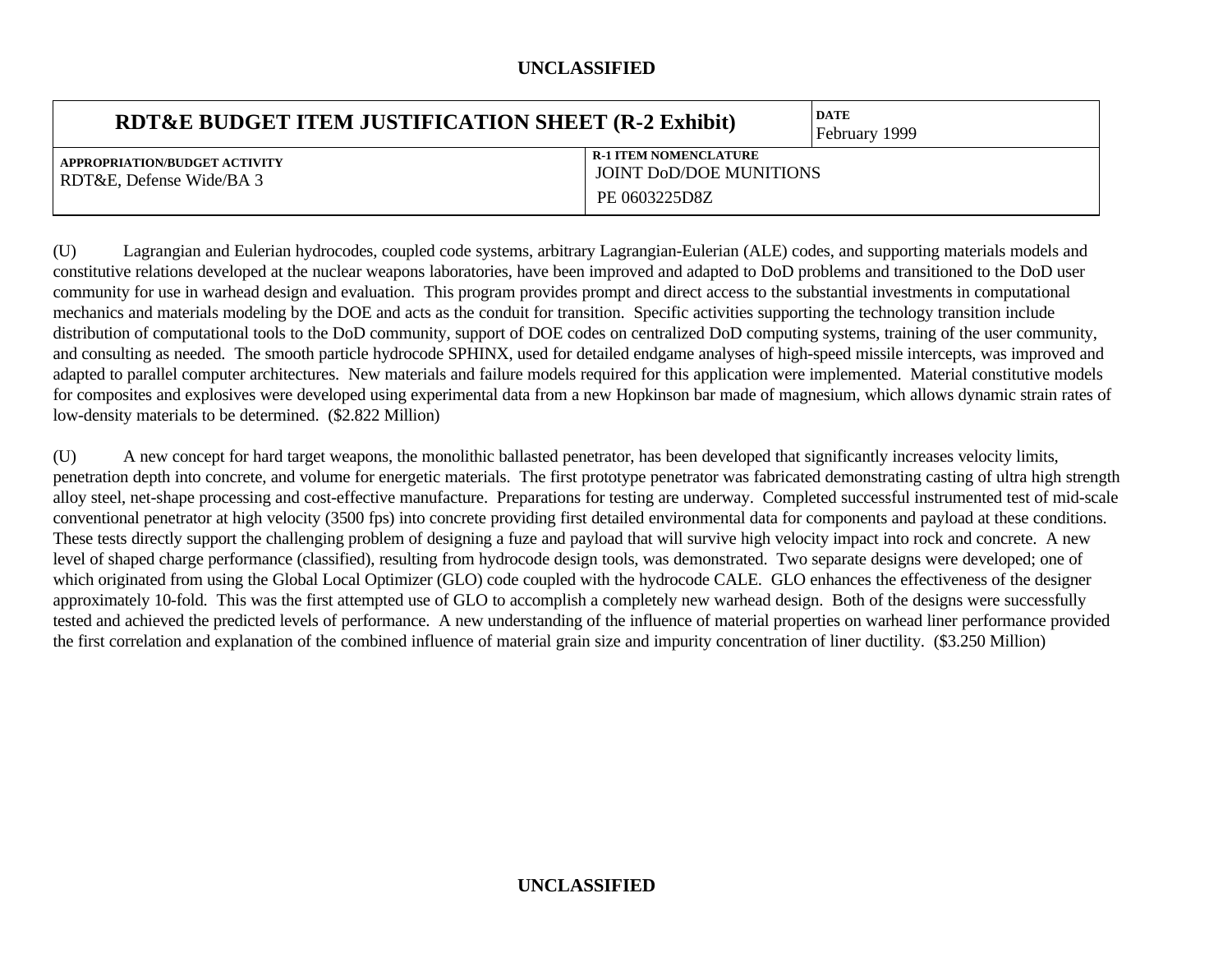| <b>RDT&amp;E BUDGET ITEM JUSTIFICATION SHEET (R-2 Exhibit)</b> |                                                                                 | <b>DATE</b><br>February 1999 |
|----------------------------------------------------------------|---------------------------------------------------------------------------------|------------------------------|
| APPROPRIATION/BUDGET ACTIVITY<br>RDT&E, Defense Wide/BA 3      | <b>R-1 ITEM NOMENCLATURE</b><br><b>JOINT DOD/DOE MUNITIONS</b><br>PE 0603225D8Z |                              |

(U) DoD and DOE efforts toward munitions lifecycle technologies including stockpile aging, surveillance, demilitarization and disposal are coordinated under the auspices of this program. Work was completed on molten salt and base-hydrolysis, two competing technologies for the destruction of explosives and other organic materials. Prototype units have been constructed and delivered for pilot plant use and evaluation. The molten salt destruction of energetic materials project was completed with transition of pilot plant reactors to the Bluegrass Ammunition Depot and to Air Force Research Laboratory at Eglin AFB. A portable base-hydrolysis unit and hydrothermal unit was designed, fabricated, tested and delivered to a DOE facility for evaluation. Initial tests were performed using a femtosecond laser, demonstrating the capability to cut through HE samples, both bare and inside of a case, without any evidence of chemical reaction in the HE. These test results served to initiate a major effort to exploit the technology for demilitarization and precision machining of HE. In collaboration with a DoD contractor a process was developed for cofiring rocket motor propellant washout waste streams contaminated with asbestos fibers. The presence of asbestos is a result of the washout process. Combustion conditions and control strategies were demonstrated that burns the residual propellant and transform the asbestos fibers into amorphous, harmless magnesium silicates. A prototype robotic workcell for disassembling 40-mm projectiles was developed and delivered to McAlester Army Ammunition Plant for testing and evaluation. Age-related degradation of materials within high value weapon systems was studied in order to understand and predict changes in munitions safety, performance and reliability during long term storage. Development of predictive models for materials and system aging was begun based on evaluation of stockpile materials and components. The focus is on solder interconnect reliability, corrosion of electronics with an emphasis on plastic encapsulated microcircuits, and the aging of propellants. (\$2.250 Million)

### **(U) FY1999 Plans:**

(U) Continue the improvement of electronic safing, arming and firing systems with a focus on reducing size and cost for application to artillery and mortar rounds and increasing shock survivability for application to high-velocity hard target penetrators. Continue to work with industry to establish commercial sources for qualified components and continue the transition of technology to developmental and fielded weapon systems. Complete the characterization of low-energy semiconductor bridge (SCB) slapper detonators and continue work on the producability, packaging and long-term reliability of chip and SCB slapper detonators. Complete development and testing of HNS-IV explosive formulations with binders for use in detonator pellets in high shock environments. Establish an alternate commercial source for the new semiconductor switch; the current supplier has decided to quit the defense business. Evaluate electron-bombarded CCD intensifier to improve sensitivity and resolution of high-speed imaging camera. Evaluate non-linear optical materials as imaging detector in near IR and initiate field tests. (\$2.310 Million)

(U) Continue the development of HE with increased or tailored performance and decreased sensitivity. Initiate work on a more energetic hard target explosive with significantly improved survivability to meet the HE needs of the Navy and Air Force for a hypervelocity munition. Complete characterization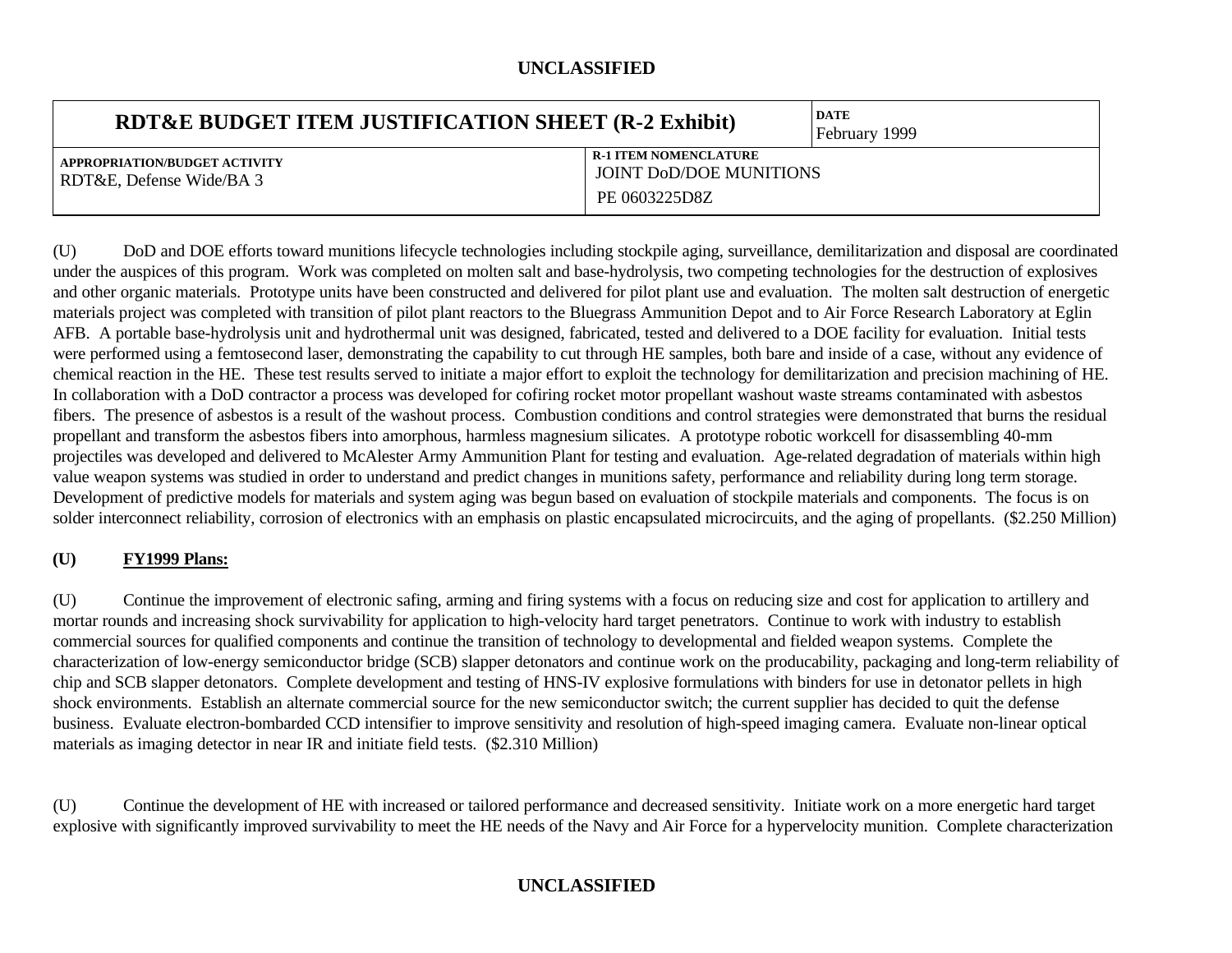| <b>RDT&amp;E BUDGET ITEM JUSTIFICATION SHEET (R-2 Exhibit)</b> |                                                                                 | <b>DATE</b><br>February 1999 |
|----------------------------------------------------------------|---------------------------------------------------------------------------------|------------------------------|
| APPROPRIATION/BUDGET ACTIVITY<br>RDT&E, Defense Wide/BA 3      | <b>R-1 ITEM NOMENCLATURE</b><br><b>JOINT DOD/DOE MUNITIONS</b><br>PE 0603225D8Z |                              |

work on promising new energetic, insensitive molecule, LLM-105. Produce increased quantities and evaluate new high-nitrogen tetrazine-based explosives that promise decreased sensitivity while maintaining performance. Evaluate energetic elastomers based on dinitropropylacrylate for use as explosive binders having tailored glass transition temperature to reduce the embrittlement of explosives at low operational temperatures. Continue characterization of new, smokeless compounds for application in explosives and propellants. Continue work to predict the response of energetic materials in weapon systems subjected to thermal and mechanical insult. Fully characterize bulk and constituent properties of explosives PBX-9502 and PBXN-9, build constitutive models, and implement in 3D hydrocodes. Use these tools to predict HE response to hard target penetration environments. Experimentally assess and validate tools for predicting the violence of reaction in cookoff accidents. Continue the equation of state measurements on unreacted and off-Hugoniot states of HEs as a physical basis for developing the CHEETAH kinetics modeling capability. (\$2.800 Million)

(U) Complete the characterization of polymeric carbon monoxide, the first metastable HEDM sample, in terms of its structure and energy content. Explore energy release mechanisms, continue the creation of new HEDM materials, and proceed with plans to scale up the high pressure and high temperature workcell. Scale up MIC fabrication capability to 1 kg/day operation and assist Army and Navy in evaluating alternatives for establishing fabrication capability at DoD facilities. Establish parameters for production of carbon/hydrogen in powder form and generate adequate powder to characterize its nature and properties. (\$0.720 Million)

(U) Ongoing code and material model development will continue to focus on greater accuracy, improved physics, and extension to a broader class of real-world problems. Release new version of ALE3D in parallel architecture. Experimentally validate SPHINX simulations of high-speed missile intercept endgames. Implement improved and validated reactive and dynamic burn models into hydrocodes. Continue the development, implementation, and validation of material constitutive and failure models for incorporation into simulation tools. (\$2.317 Million)

(U) Build four additional monolithic ballasted penetrator prototypes and test at mid-scale. Work supports Navy development of penetrating warhead for Standard Missile. Establish velocity limits and transition behavior for oblique and yawed impacts into limestone and weathered rock. Support the development of advanced reactive warhead concepts by evaluating how thin-film composition and structure affect the performance, deformation and failure of brittle films on ductile metal substrates. Continue the application of the optimizer code GLO to complex warhead design problems, as a powerful extension of design efficiency and capability. Use GLO to design warheads for increased penetration capability against concrete structures, for the integration of LX-19 into a tantalum explosively formed projectile (EFP) warhead, and for continuation of the high speed jet design. Continue the study of impurity effects on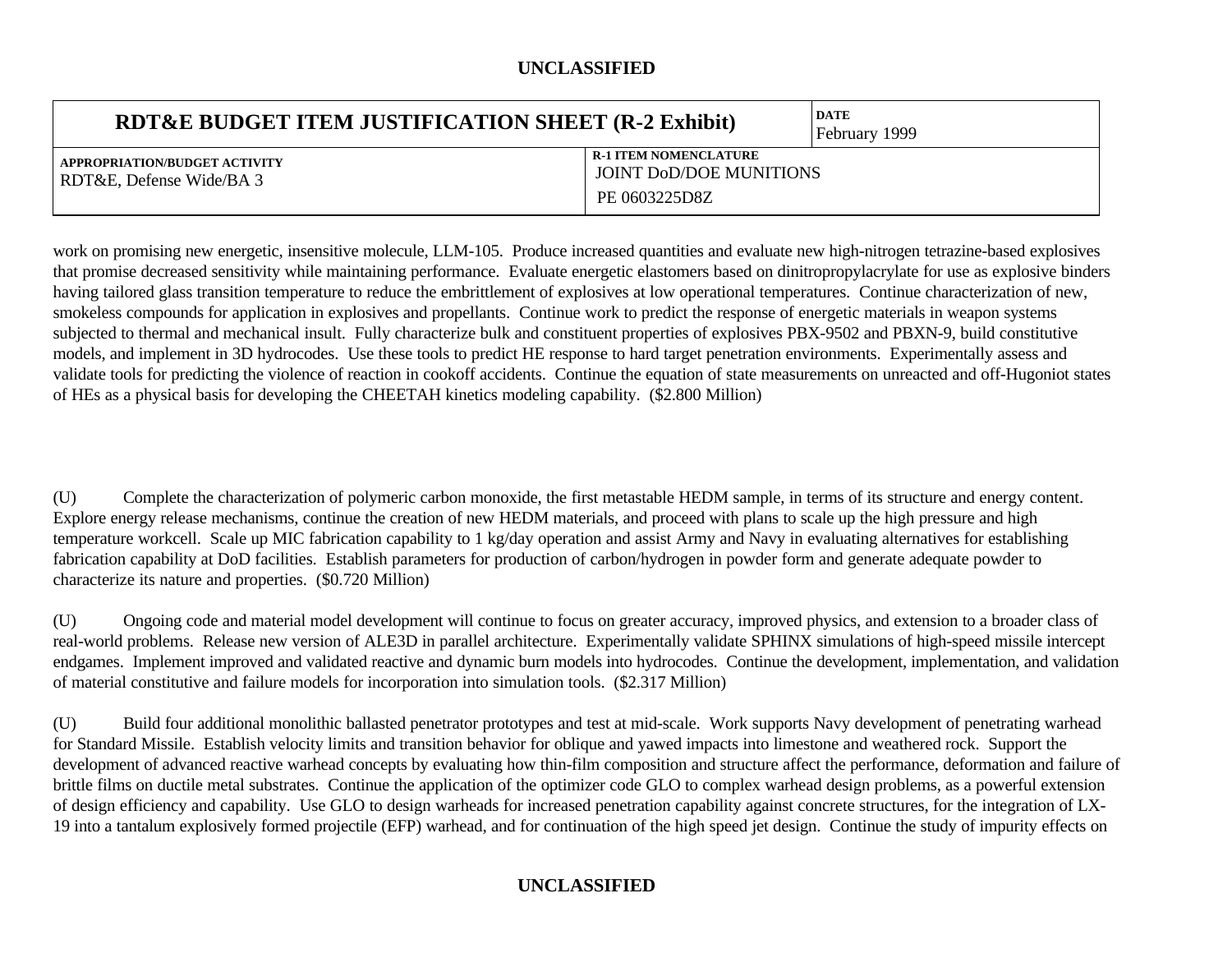| <b>RDT&amp;E BUDGET ITEM JUSTIFICATION SHEET (R-2 Exhibit)</b> |                                                                          | <b>DATE</b><br><b>February</b> 1999 |
|----------------------------------------------------------------|--------------------------------------------------------------------------|-------------------------------------|
| APPROPRIATION/BUDGET ACTIVITY<br>RDT&E, Defense Wide/BA 3      | <b>R-1 ITEM NOMENCLATURE</b><br>JOINT DOD/DOE MUNITIONS<br>PE 0603225D8Z |                                     |

the dynamic behavior of warhead liner materials. Continue the exploration and demonstration of the highest speed shaped charge jets attainable. Continue the dynamic study and analysis of liner formation and behavior, using infrared thermometry and fluorescence techniques, as well as high-speed, highresolution optical techniques. Perform EFP tests to evaluate powder metallurgy tantalum vs. wrought material and determine the effects of specific textures and powder processes on warhead formation and performance. (\$2.870 Million)

(U) Establish a testbed facility for the evaluation and exploitation of femtosecond laser cutting and machining of HE for use in munitions manufacturing and demilitarization processes. Initiate a parallel modeling effort to fully understand the femtosecond time-scale kinetics of the interaction of a laser pulse with energetic material. Improve vision and force control algorithms for the robotic workcell to increase operation rate of the disassembly of 40 mm Navy projectiles. Begin design and fabrication of tools and fixtures for automated disassembly of Improved Conventional Munitions (ICM) and safing of individual submunitions. In the study of materials aging characterize age-related physiochemical changes taking place in propellants to identify the cause of observed bulk property changes in composite rocket motors. The objective is to develop a constitutive propellant failure model to improve service-life predictive codes. (\$1.990 Million)

### **(U) FY2000 Plans:**

(U) Continue the development and demonstration of improved component options for use in robust, low-cost, miniature safing, arming and firing systems. Complete the characterization of detonators, capacitors, switches, etc. in shock environments for application to hard target munitions. Continue work on prototype ESAD sized for artillery and mortar rounds. Initiate work on an ESAD for hard target penetrators. The goal is to complete the design, fabrication and testing of a working prototype in FY2003. Complete high-speed imaging camera with electron-bombarded CCD and high-resolution frame grabber technology. (\$2.430 Million)

(U) Continue the development of a low-sensitivity HE for application to hypervelocity hard target penetrators. The goal is to provide the Air Force and Navy with a high performance explosive formulation that will survive the impact of a hypervelocity penetrator into concrete. Complete characterization of new tetrazine-based explosives and select most promising candidate material for explosive and propellant formulations. Initiate formulation studies to optimize their performance in munitions systems. Evaluate the potential of sol-gel energetic materials for possible applications in high energy and high power explosives, precision detonator materials and detonation wave shapers, and pyrotechnics. Transition TATB-based technology developed for the nuclear weapons community to the DoD to meet IHE material requirements in a cost-effective manner. Continue pursuit and evaluation of highly energetic molecules with improved thermal stability. Continue development of equation of state for unreacted, partially reacted and fully reacted HEs, including non-ideal HEs,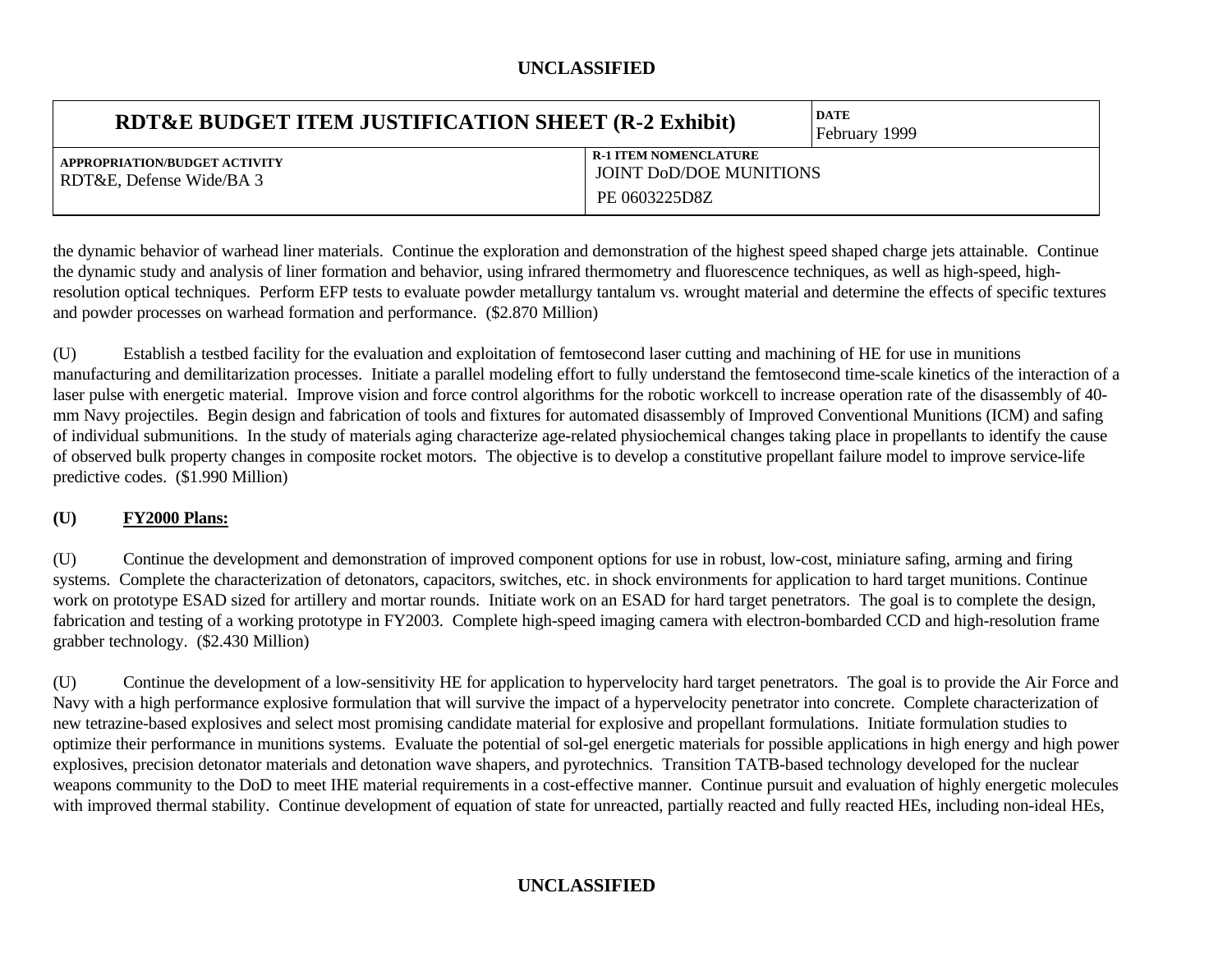| <b>RDT&amp;E BUDGET ITEM JUSTIFICATION SHEET (R-2 Exhibit)</b> |                                                                                 | <b>DATE</b><br>February 1999 |
|----------------------------------------------------------------|---------------------------------------------------------------------------------|------------------------------|
| APPROPRIATION/BUDGET ACTIVITY<br>RDT&E, Defense Wide/BA 3      | <b>R-1 ITEM NOMENCLATURE</b><br><b>JOINT DOD/DOE MUNITIONS</b><br>PE 0603225D8Z |                              |

through modeling and carefully diagnosed experiments. Information generated will be input into CHEETAH and transitioned throughout the DoD community. (\$3.570 Million)

(U) Continue ongoing pursuit of new HEDM candidate materials having energy capacities 2-4 times that of HMX. Scale up production capabilities to provide gram-size material samples for characterization and study of energy release mechanisms. Transition fabrication technology for MIC materials to Army and Navy and complete economic assessments for establishing DoD production facilities. Complete study of carbon/hydrogen HEDM in terms of sensitivity, energy release potential, shelf-life stability and suitability for exploitation. (\$1.010 Million)

(U) Continue development of Eulerian, Lagrangian, coupled and ALE codes relevant to the design and evaluation of munitions. Continue to incorporate improved materials models emerging from the DOE Advanced Strategic Computing Initiative to provide high resolution, accurate predictions of materials behavior and failure during warhead formation and warhead/target interactions. Support the transition of these tools to the DoD community. (\$2.536 Million)

(U) Complete testing of ballasted penetrator concept for use against hard target. Develop and improve constitutive modeling of rock and soil and continue extensive benchmarking of codes and design tools against mid-scale and lab-scale tests. Provide fuze and payload developers with accurate predictions and measurements of penetration environments to support survivability testing. Produce and demonstrate prototype explosive projectile warheads using liners processed according to specifications developed from ongoing impurity and microstructural studies. Pursue hybrid EFP/jet and tandem concepts of defeat of specified hard targets. Evaluate utility of GLO-designed warhead concept for defeat of concrete targets. Transition high-speed jet designs to DoD to meet performance requirements well beyond the current state-of-the-art. (\$3.340 Million)

(U) Begin tests in the femtosecond laser facility of cutting potential against large-scale HE samples and live munitions. Continue study of HE/ultrashort-pulse laser beam interactions through integration of modeling and well-diagnosed experiments. Delimit regions of utility for demilitarization and machining operations. Transition the process for synthesis of TATB, a high value explosive, by the direct conversion of waste Explosive D available from demilitarization operations. Demonstrate progress toward remote disassembly of 155-mm ICM artillery shells by remotely exposing submunition layers for handling and safing. The program goal is to implement integrated vision capabilities with force control and compliant tooling to demonstrate completely automated disassembly of ICMs with safing of individual submunitions by FY2002. Complete the predictive model for solder interconnect reliability based on mechanistic models of thermomechanical fatigue and fatigue crack propagation. Validate model using laboratory test samples and fielded test hardware. Continue the development of other materials and system aging models. (\$1.900 Million)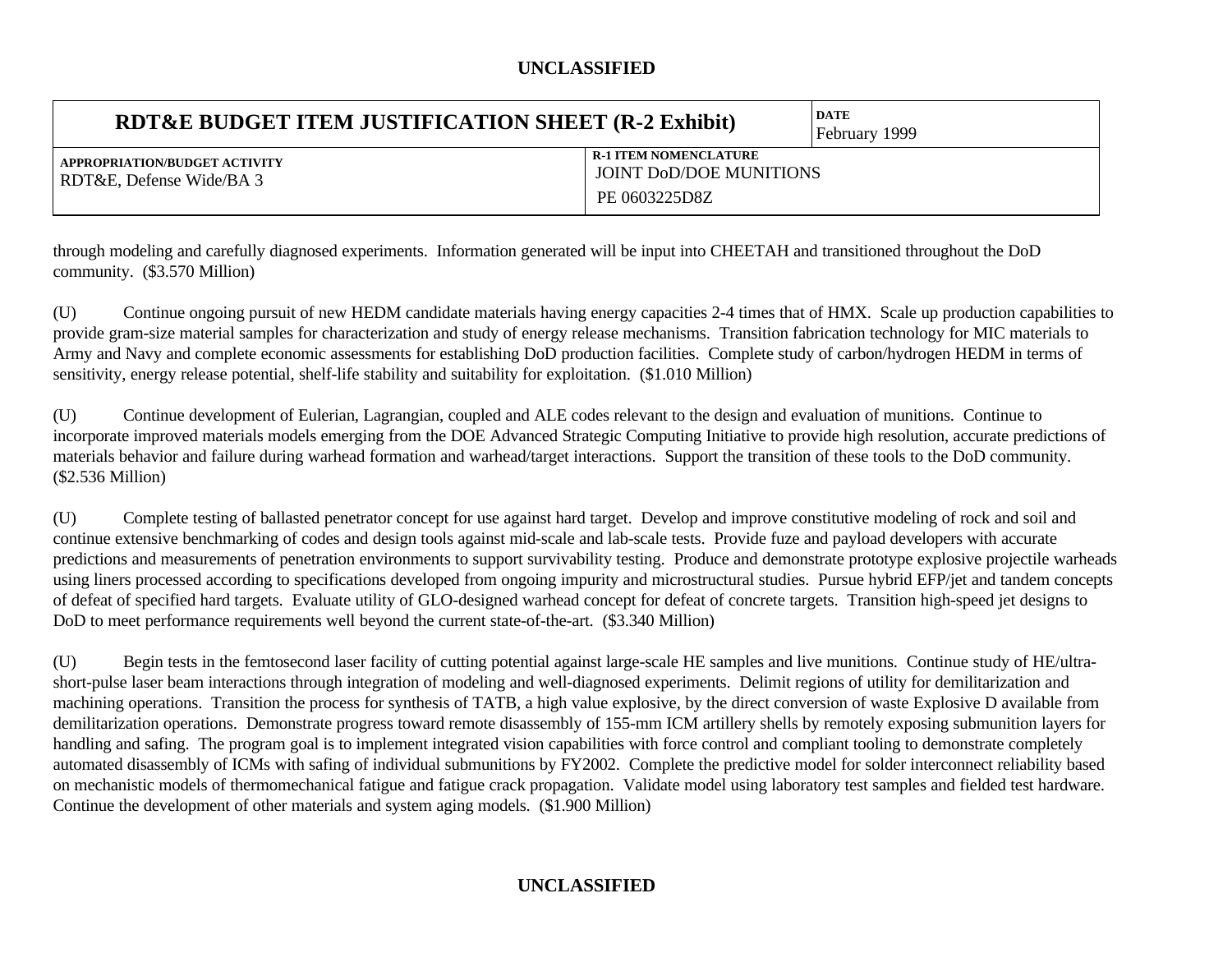| RDT&E BUDGET ITEM JUSTIFICATION SHEET (R-2 Exhibit)       |                                                                                 | <b>DATE</b><br><b>February</b> 1999 |
|-----------------------------------------------------------|---------------------------------------------------------------------------------|-------------------------------------|
| APPROPRIATION/BUDGET ACTIVITY<br>RDT&E, Defense Wide/BA 3 | <b>R-1 ITEM NOMENCLATURE</b><br><b>JOINT DOD/DOE MUNITIONS</b><br>PE 0603225D8Z |                                     |

### **(U) FY2001 Plans:**

(U) Continue the development of advanced electronic safing, arming, and firing systems with a focus on small size, low cost and improved survivability. Demonstrate a working prototype of a generic ESAD sized for artillery and mortar rounds (less than 0.75 cubic inches) and with a further factor of two reduction in cost (\$50 in parts). Continue work on the prototype hard target ESAD toward the planned demonstration in FY2003. (\$2.430 Million)

(U) Transition HE and propellant formulations based on new tetrazine explosives to Services for safety qualification and application to munitions systems. Exercise the new hazards codes to evaluate the risk to munitions systems from a broad range of accident scenarios. Develop materials models that can predict new explosives molecules and their properties. Formulate explosives and propellants with enhanced properties such as lower sensitivity and smoke-free burning. (\$3.600 Million)

(U) Complete characterization of metastable polymeric carbon monoxide and continue synthesis effort of other extended solid HEDM. Study the nature of phase transitions in solid nitrogen; pursue high hydrogen content material (BH3). Evaluate large volume press to scale up production. (\$0.590 Million)

(U) Continue to develop, extend and apply the hydrocodes and associated materials models for warhead design and evaluation. Continue to support the transition of these tools, the training and consulting for the DoD user community. (\$3.170 Million)

(U) Continue study of advanced hard target penetrator concepts and adapt designs to state-of-the-art materials and manufacturing methods. Continue development and validation of computational design tools and material models to extend penetrating weapon reliability and capability. Produce power metallurgy molybdenum and tungsten liners for enhanced warhead applications. Apply advanced modeling and simulation based design techniques to new warhead materials with energetic properties which couple to targets in order to increase efficiency and lethality. (\$3.180 Million)

(U) Complete testing of the femtosecond laser cutting on live munitions and transition the technology to Services and DoD contractors for application to munitions manufacturing and demilitarization operations. Conduct full-scale demonstration of the direct chemical oxidation process for destruction of organic waste. This technique addresses the need for low-cost processing of empty shell cases to certify removal of trace quantities of explosives or toxic materials. Demonstrate integrated disassembly hardware and software algorithms in the robotic workcell for automated, remote disassembly of ADAM mine projectiles. Complete the predictive model for the reliability of plastic encapsulated microcircuits in dormant storage. This is important because commercial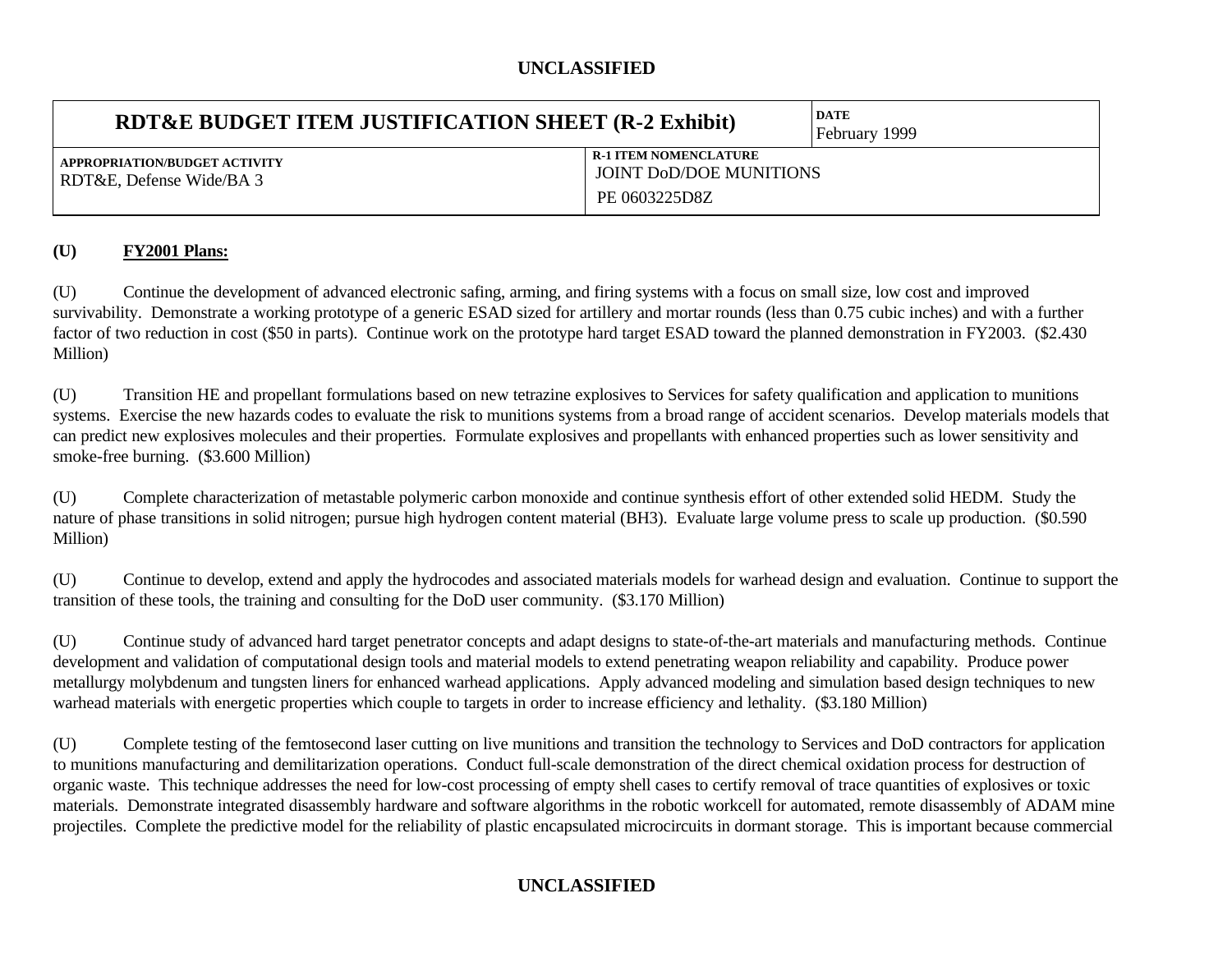| RDT&E BUDGET ITEM JUSTIFICATION SHEET (R-2 Exhibit)       |                                                                                 | <b>DATE</b><br>February 1999 |
|-----------------------------------------------------------|---------------------------------------------------------------------------------|------------------------------|
| APPROPRIATION/BUDGET ACTIVITY<br>RDT&E, Defense Wide/BA 3 | <b>R-1 ITEM NOMENCLATURE</b><br><b>JOINT DOD/DOE MUNITIONS</b><br>PE 0603225D8Z |                              |

specifications and test protocols do not accurately represent storage times and conditions for DoD munitions. Continue the development of other materials and system aging models. (\$1.820 Million)